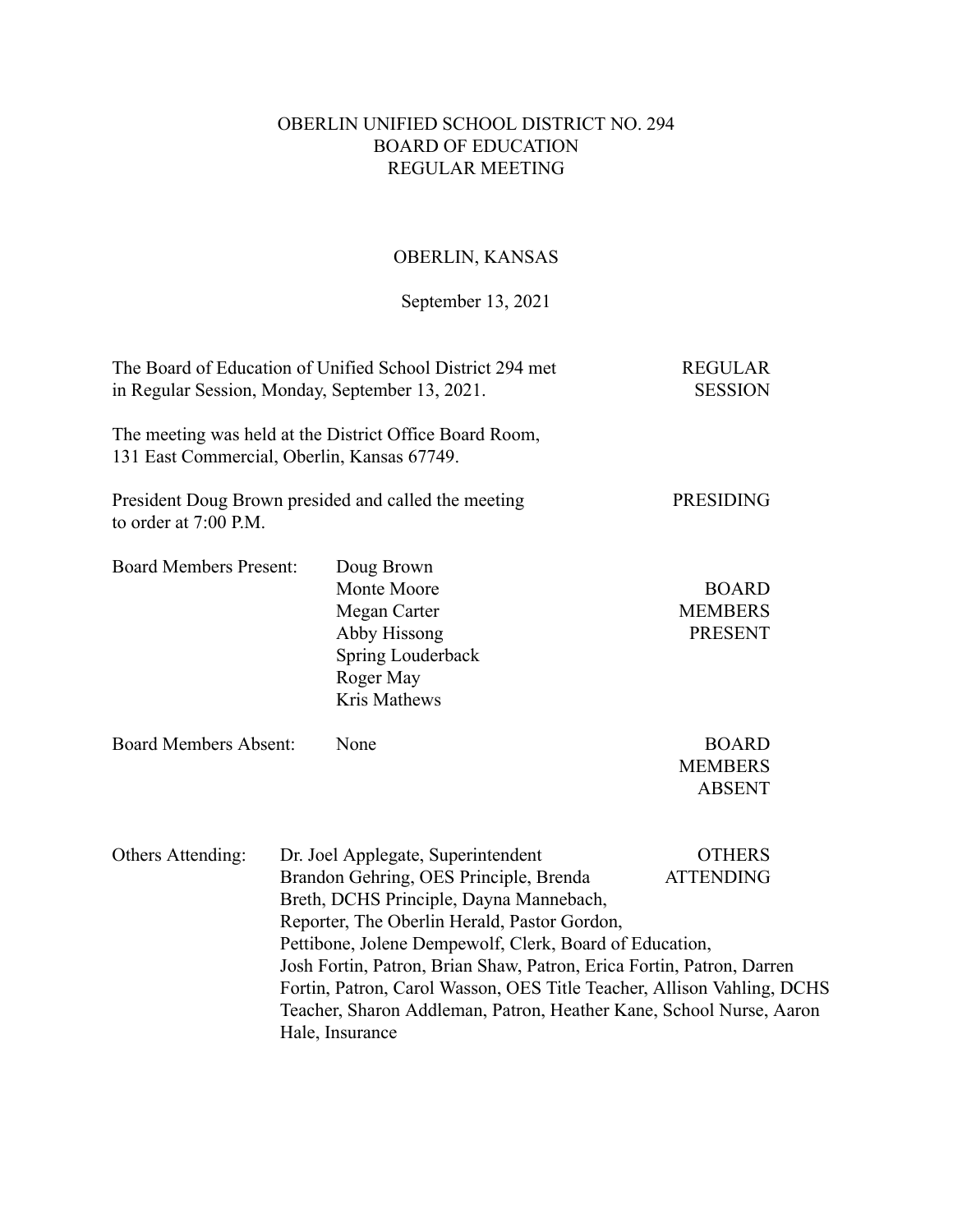The Pledge of Allegiance was said by those in attendance.

Prayer was led by Pastor Gordon Pettibone.

Doug Brown Stated that at this time with the amount of people at this meeting we will move to the DCJ/SHS Library. The meeting will continue in 10 minutes at the DCJ/SHS Library which will be 7:10PM

There was no Public Forum this evening.

Brian Shaw spoke for 3 minutes on Test to Know. Josh Fortin also spoke for 3 minutes on Test to know.

DURING BOARD FORUM:

Monte Moore spoke about the happenings at the service center.

## ADOPTION OF THE AGENDA:

Board asked for these changes. In Action Item add item H. For October 19<sup>th</sup> as a work day for staff and no school for kids.

| Moved by Megan Carter and seconded by to Spring Louderback to | <b>MOTION</b> |
|---------------------------------------------------------------|---------------|
| adopt the agenda with the following changes.                  | Adopt         |
|                                                               | Agenda        |

Voted on and carried unanimously, 7-0.

## FINANCIAL REPORTS:

Board Review the Financial statements and expenditure percentages of funds. No questions at this time.

## BOARD GOALS FOR 2021 - 2022

Board decided to wait on making changes until Dr. Hart has gathered all his information from the strategic planning meetings.

CONSENT AGENDA ITEMS WERE REVIEWED FOR APPROVAL:

\*Minutes of the August 9, 2021, regular meeting

- \*Minutes of the August 18, 2021, special meeting
- \*Approval of Bills for Payment
- \*Approve Offer of Head HS Track and Field Coach to Kellen Fernetti

Moved by Spring Louderback and seconded by Kris Mathews to MOTION approve the consent agenda with the changes to the August 9, 2021 Approve minutes Consent Agenda

Voted on and carried unanimously, 7-0.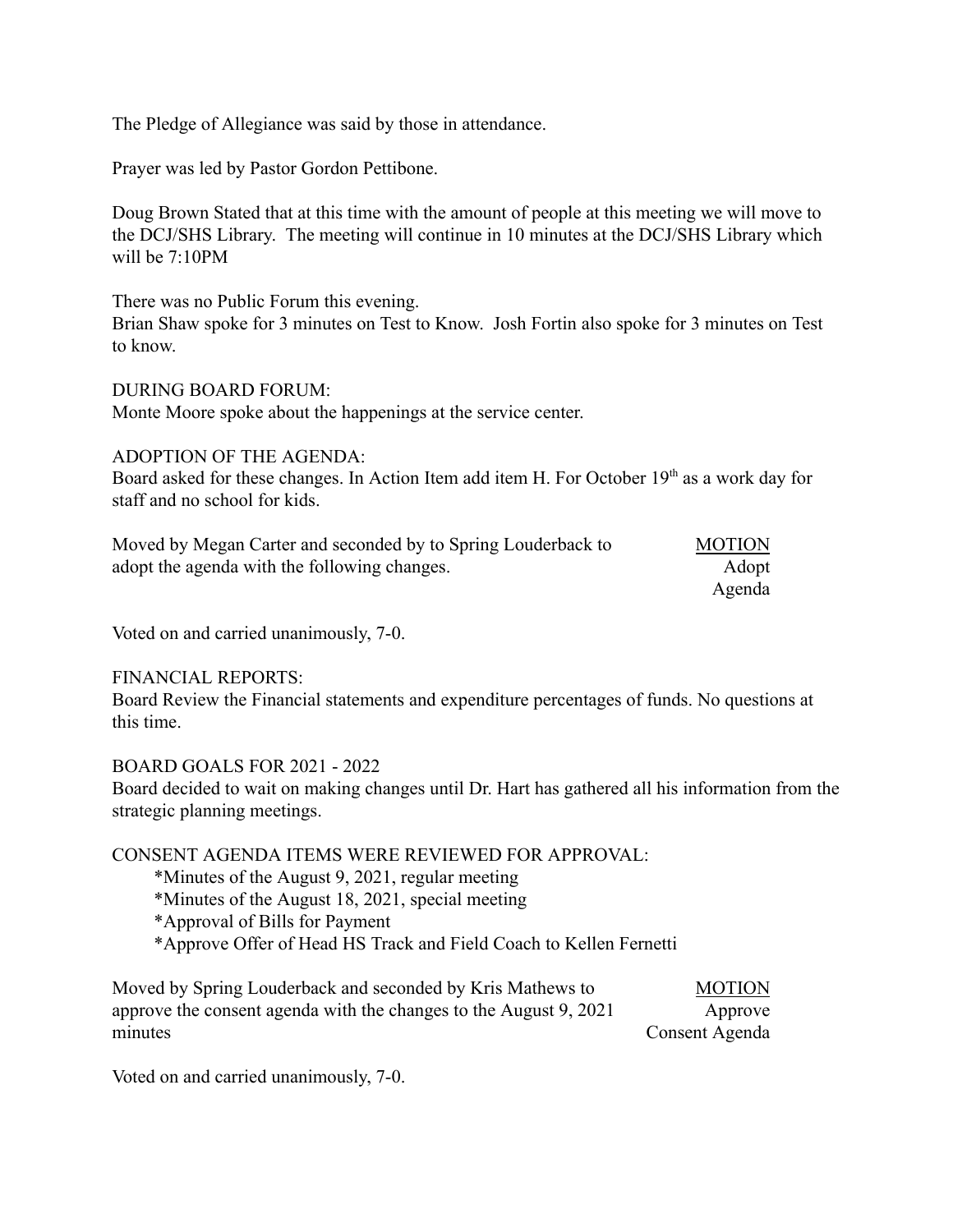Annual Agenda Items and Reports: None to report at this time.

ITEMS FOR DISCUSSION:

PRESENTATION OF DONATION OF NEW HS GYM WALL MATS Carrie Morford presented donations for the new Gym Wall Mats

## MEETING WITH HOSPITAL/HEALTH DEPARTMENT ON COVID

Update from the committee. The Committee talked about the different options on COVID test for close contact of students.

## BLEACHERS - UPDATE

Bleachers have been completed besides a few minor things.

### ESSER III:

#### \*20% NEEDS TO GO TO LEARNING LOSS

\*Engage stakeholders in the process. We will need to set up a committee which include community members to develop the plan \*Approved for an extension

## UPDATE FROM THE STRATEGIC PLANNING MEETING

How the two meetings with Dr. Hart went. Dr. Hart is working on combining the information from both meetings to help set goals for the board.

#### UPDATE ON KJUMP AND NEW GAS COMPANY

Board reviewed the settlement with Symmetry and looked over the new contract for the new gas company.

## ACTION ITEMS

APPROVAL OF REVENUE NEUTRAL: Board approved the Revenue Neutral Rate presented to them.

Moved by Roger May and seconded by Spring Louderback to MOTION Approve the revenue neutral rate. Approve  $\lambda$ 

RNR

Voted on and carried unanimously, 7-0.

APPROVAL OF BUDGET: Board approves the budget for 2021-2022 School year.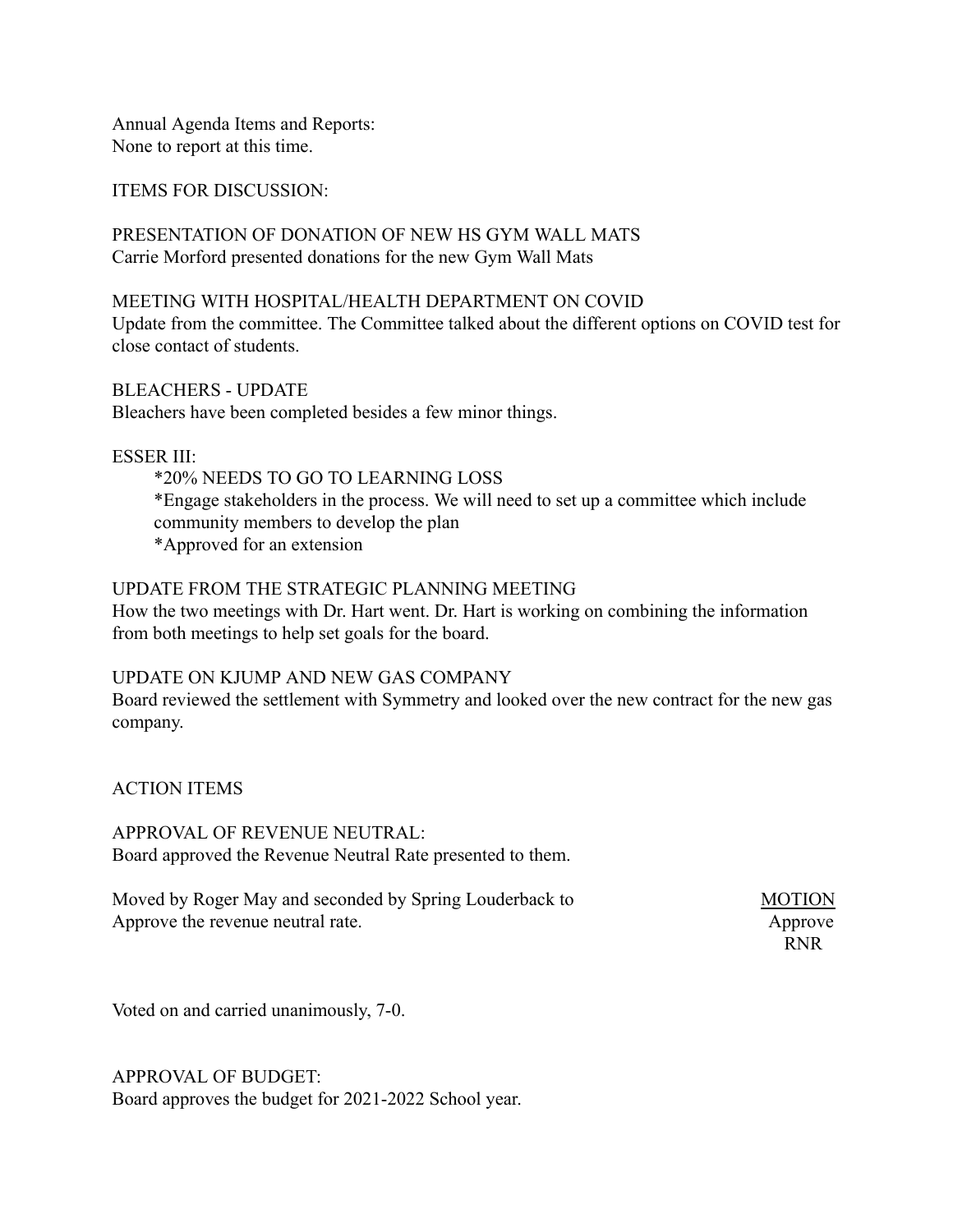Moved by Spring Louderback and seconded by Monte Moore to MOTION Approve Budget for 2021-2022 School year. Approve Budget Approve Budget

Voted on and carried unanimously, 7-0.

LEOPOLD AND KELLER INSURANCE:

Aaron Hale Present the board two options for Workers Compensation Insurance. The Board looked over the two Options and decided to go with 500 deductible coverage.

Moved by Spring Louderback and seconded by Monte Moore to MOTION Approve the purchase of Workers Compensation Insurance with To Approve A \$500 deductible. Purchase of Workers

Compensation Insurance \$500 Deductible

Voted on and carried unanimously, 6-1. (Kris Mathews voted no)

BLANKET PERMISSION FOR REMOVAL OR SALE OF OUTDATED, NON USEABLE ITEMS AND OR EQUIPMENT FROM THE SCHOOL DISTRICT: As items come up Superintendent can decide, but they will be brought to board as discussion to avoid needing board approval for each sale/removal. Board decided to table this until December.

Moved by Megan Carter and seconded by Kris Mathews to MOTION Table until December. To Table

Until December

Voted on and carried unanimously, 7-0.

APPROVAL OF DONATION FOR NEW WALL MATS AT HS GYM: Board approved the donation for the new wall mats.

Moved by Megan Carter and seconded by Roger May to MOTION Table until December Board Meeting. To Approve

Donation for New Wall Mats

Voted on and carried unanimously, 7-0.

TEST TO KNOW, TEST TO STAY AND LEARN, TEST TO STAY, PLAY AND PARTICIPATE:

School year 2021-2022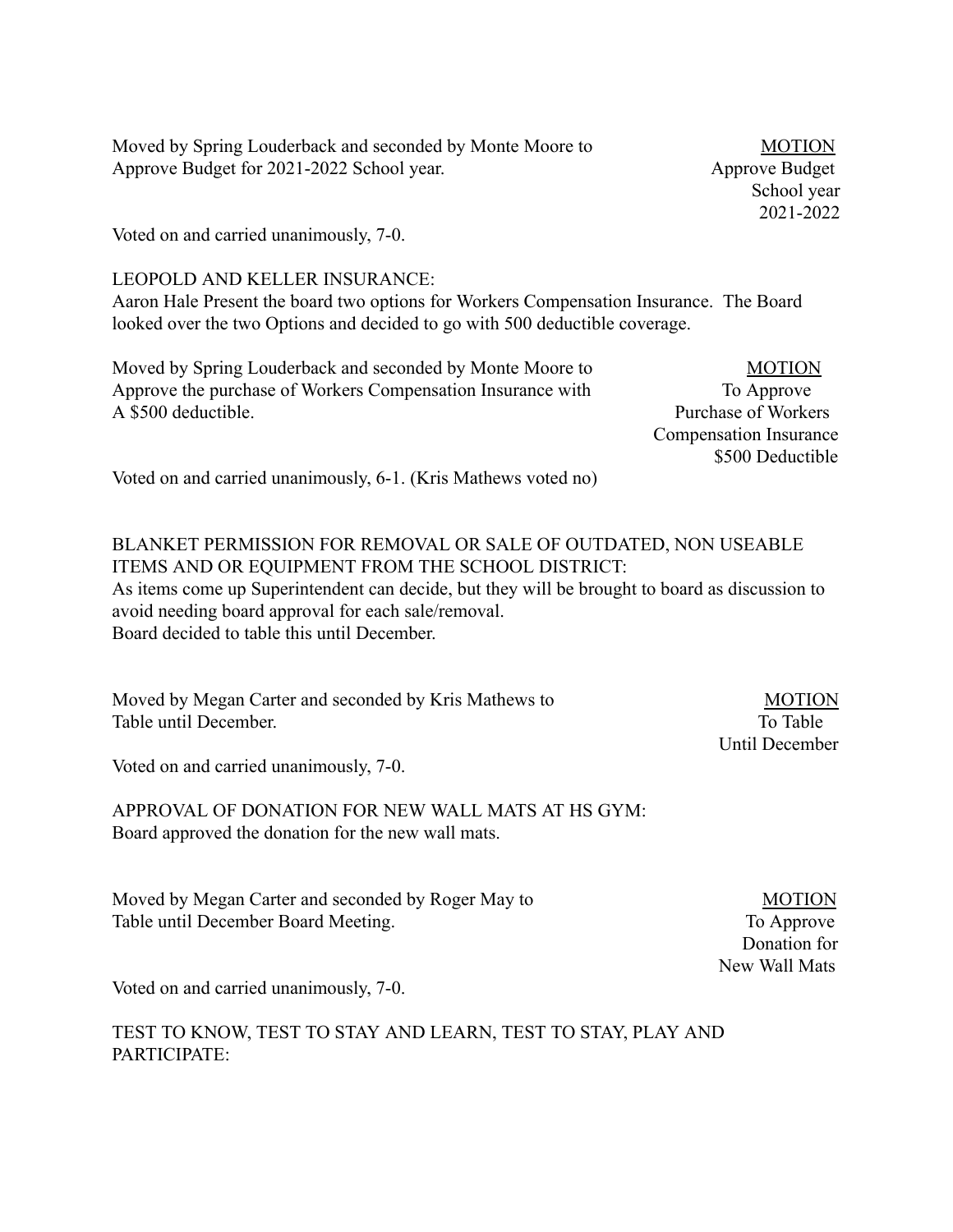Board was presented stuff by the School nurse and Cassie from KSDH. Each Board member spoke about their opinion of this option. Board decide to table until Damien Andrew can speak with County Commissioners on a few options with the testing.

Moved by Spring Louderback and seconded by Kris Mathews MOTION To table until more information can be provided to the Board. To Table

Voted on and carried unanimously, 7-0.

### APPROVAL TO SELL OLD SPELLING CURRICULUM:

Moved by Megan Carter and seconded by Roger May MOTION To approve selling old Spelling Curriculum. To Approve

Selling Old Spelling Curriculum

More information

Needed

Voted on and carried unanimously, 7-0.

OCTOBER 19<sup>TH</sup>, 2021 NO SCHOOL WORK DAY Purpose No School for kids on October 19<sup>th</sup> and a Work Day for Staff due to a Volleyball tournament.

| Moved by Megan Carter and seconded by Spring Louderback                    | <b>MOTION</b> |
|----------------------------------------------------------------------------|---------------|
| To approve no school on October 19 <sup>th</sup> and a Work Day for Staff. | To Approve    |

To Approve No School Work Day for Staff

Voted on and carried unanimously, 7-0.

#### INFORMATION ITEMS

#### SUPERINTENDENT'S INFORMATION FORUM:

\*Justin Williby – Nutrien Ag – donation of Chemical and grass seed \*Stragey Construction – donate time putting up mats in high school gym \*Practice field has been seeded. – Need to drill wheat on the east end. \*Plans and cost of water, far east of practice field and pole barn – Jason Ketterl \*KESA Training – Starting this week \*Ewalk Through Training

#### BOARD MEMBERS WORKSHOP OPPORTUNITIES: